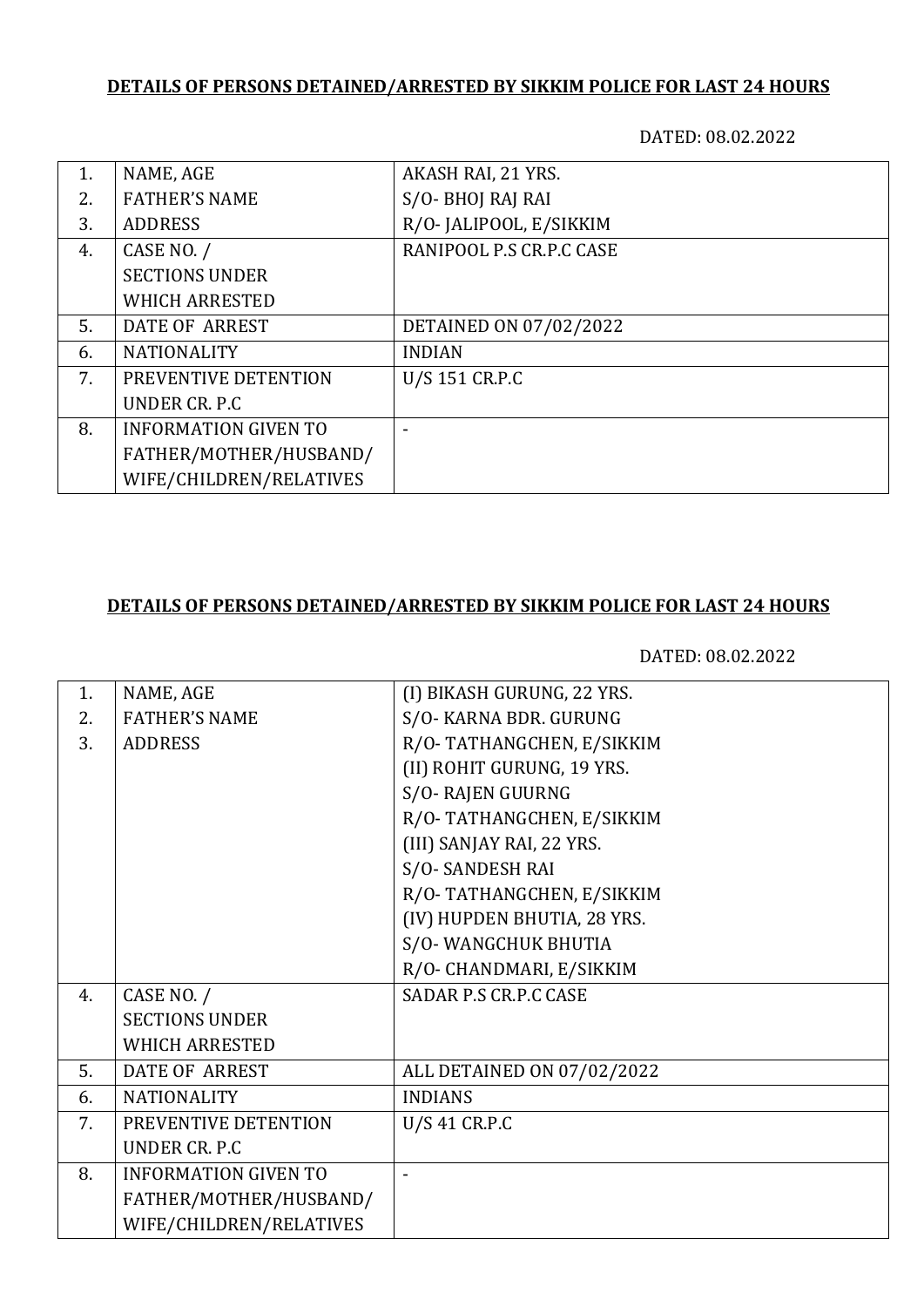## **DETAILS OF PERSONS DETAINED/ARRESTED BY SIKKIM POLICE FOR LAST 24 HOURS**

DATED: 08.02.2022

| 1. | NAME, AGE                   | AJAY SUBBA, 29 YRS.         |
|----|-----------------------------|-----------------------------|
| 2. | <b>FATHER'S NAME</b>        | S/O- SURYA KUMAR SUBBA      |
| 3. | <b>ADDRESS</b>              | R/O- ASSAMLINGZEY, E/SIKKIM |
| 4. | CASE NO. /                  | SINGTAM P.S CR.P.C CASE     |
|    | <b>SECTIONS UNDER</b>       |                             |
|    | <b>WHICH ARRESTED</b>       |                             |
| 5. | DATE OF ARREST              | DETAINED ON 07/02/2022      |
| 6. | <b>NATIONALITY</b>          | <b>INDIAN</b>               |
| 7. | PREVENTIVE DETENTION        | U/S 151 CR.P.C              |
|    | UNDER CR. P.C.              |                             |
| 8. | <b>INFORMATION GIVEN TO</b> |                             |
|    | FATHER/MOTHER/HUSBAND/      |                             |
|    | WIFE/CHILDREN/RELATIVES     |                             |

#### **DETAILS OF PERSONS DETAINED/ARRESTED BY SIKKIM POLICE FOR LAST 24 HOURS**

DATED: 08.02.2022

| 1. | NAME, AGE                   | RAM BHAKTA @ RAM KUMAR RAI @ BHAKTEY |
|----|-----------------------------|--------------------------------------|
| 2. | <b>FATHER'S NAME</b>        |                                      |
| 3. | <b>ADDRESS</b>              |                                      |
| 4. | CASE NO. /                  | NAMCHI P.S FIR CASE NO. 09/2022      |
|    | <b>SECTIONS UNDER</b>       | DTD:-07/02/2022                      |
|    | <b>WHICH ARRESTED</b>       | U/S 376 IPC                          |
| 5. | DATE OF ARREST              | ARRESTED ON 07/02/2022               |
| 6. | <b>NATIONALITY</b>          | <b>INDIAN</b>                        |
| 7. | PREVENTIVE DETENTION        |                                      |
|    | UNDER CR. P.C.              |                                      |
| 8. | <b>INFORMATION GIVEN TO</b> |                                      |
|    | FATHER/MOTHER/HUSBAND/      |                                      |
|    | WIFE/CHILDREN/RELATIVES     |                                      |